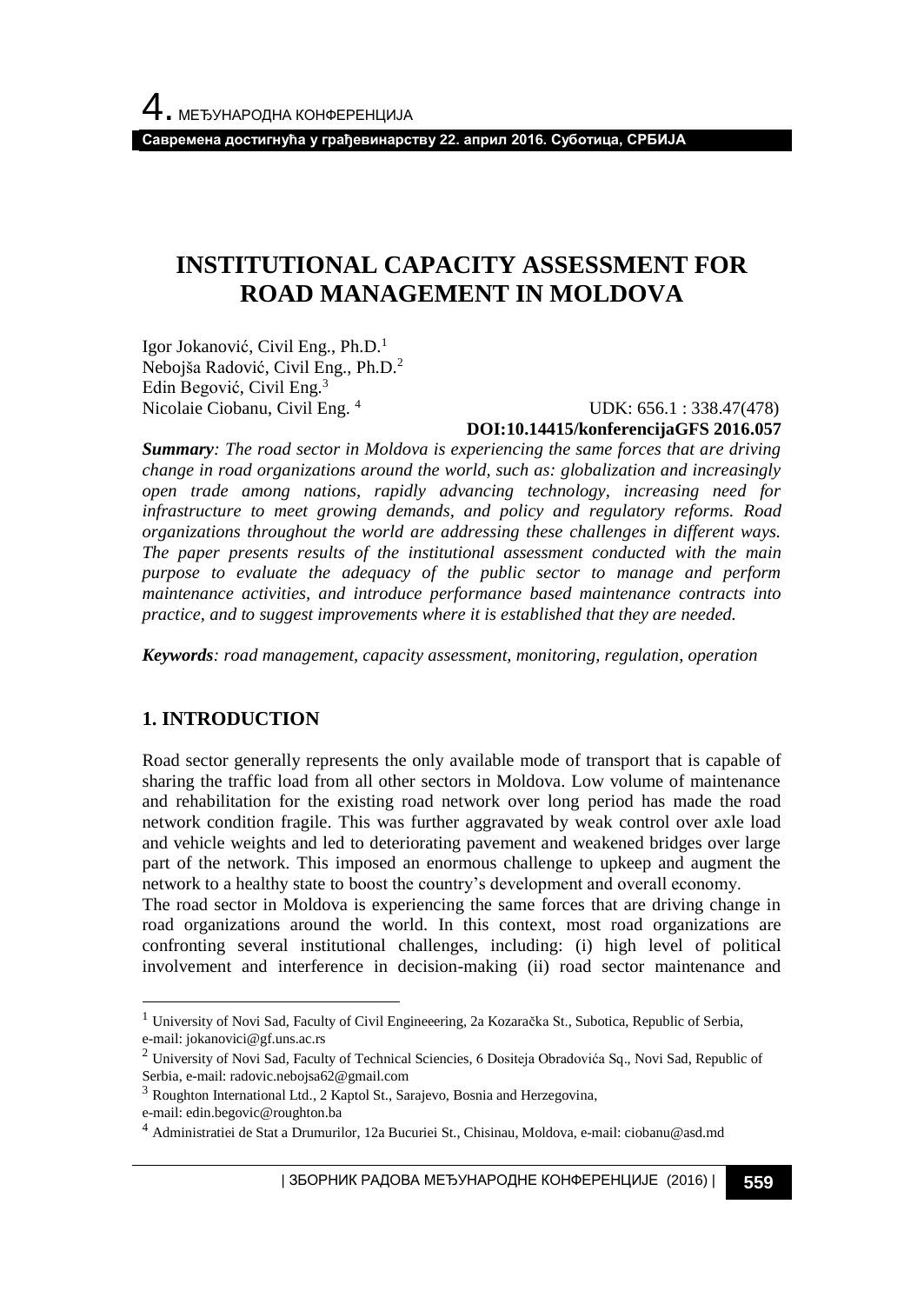#### **Contemporary achievements in civil engineering 22. April 2016. Subotica, SERBIA**

improvements severely underfunded, (iii) unclear roles and responsibilities of personnel, (iv) insufficient project management capacity or experience to efficiently handle externally financed projects, (v) lack of clear project management systems which link project identification to implementation performance targets, (vi) lack of familiarity with international and European Union procurement, monitoring, implementation, and reporting practices, and (vii) lack of capable contracting and consulting industry.

Road organizations throughout the world are addressing these challenges in different ways. Those successfully doing it and managing change greatly share the following five characteristics: (i) a clear vision and direction, (ii) an understanding of stakeholder needs, (iii) transforming needs into organizational activities, (iv) prioritization and optimization of tools and techniques and (v) setting key performance indicators.

Moldova has a central administration responsible for Main and Republican (national) roads, while Local roads should be managed by the local authorities. Although defined as such in the relevant legislation, the reality shows that the State Road Administration (SRA) is responsible for both national and local roads due to fact that local authorities do not have capacity (physical and financial) to manage and maintain road network under their jurisdiction. Central administration is subordinated to the governmental policy and regulatory body, i.e. the Ministry of Transport and Road Infrastructure (MTRI).

Current practice in road management and maintenance was examined through the technical assistance project [1] provided to the SRA in order to establish capability of management structures to enter into new set-up of road maintenance practice, i.e. Performance Based Maintenance Contract (PBMC).

This paper provides a review of the management and maintenance institutional set-up for the road sector, and makes observations and recommendations for changes to improve its efficiency and role in modernizing the system.

## **2. MINISTRY OF TRANSPORT AND ROAD INFRASTRUCTURE**

The MTRI is the central organ of public control, which develops and realizes the policy of the state in the sphere of all transport modes and road infrastructure. It is subordinated to the Government of Moldova (GoM) and is based in Chisinau.

The MTRI structure is a familiar one, being applied in many countries where the sector has not been privatized or liberalized and depends on the central government for budgets, subsidies and policy. It tends to be "heavy", bureaucratic structure, may employ a lot of people and can be expensive to operate. In countries where transport has been liberalized, a process of privatization or corporatization has evolved over time where one by one, the different modal entities have ceased to come under direct government control. This usually starts with land freight, then the state airline, and ports which become private operators. Public transport comes next, then finally railways. In those cases, the ministry becomes very "slim" organization acting only as regulator and enabler, and setting policy and targets. The roads authority becomes a separate agency or roads administration, generally contracting out design, construction and maintenance.

MTRI has embarked on a reform process of its transport system, and started a process of liberalization, giving the modal authorities more autonomy, but at the same time reinforcing its role as a regulator. This is very clear from its main functions defined through the Decree on approval of regulation on structure and organization of MTRI [2].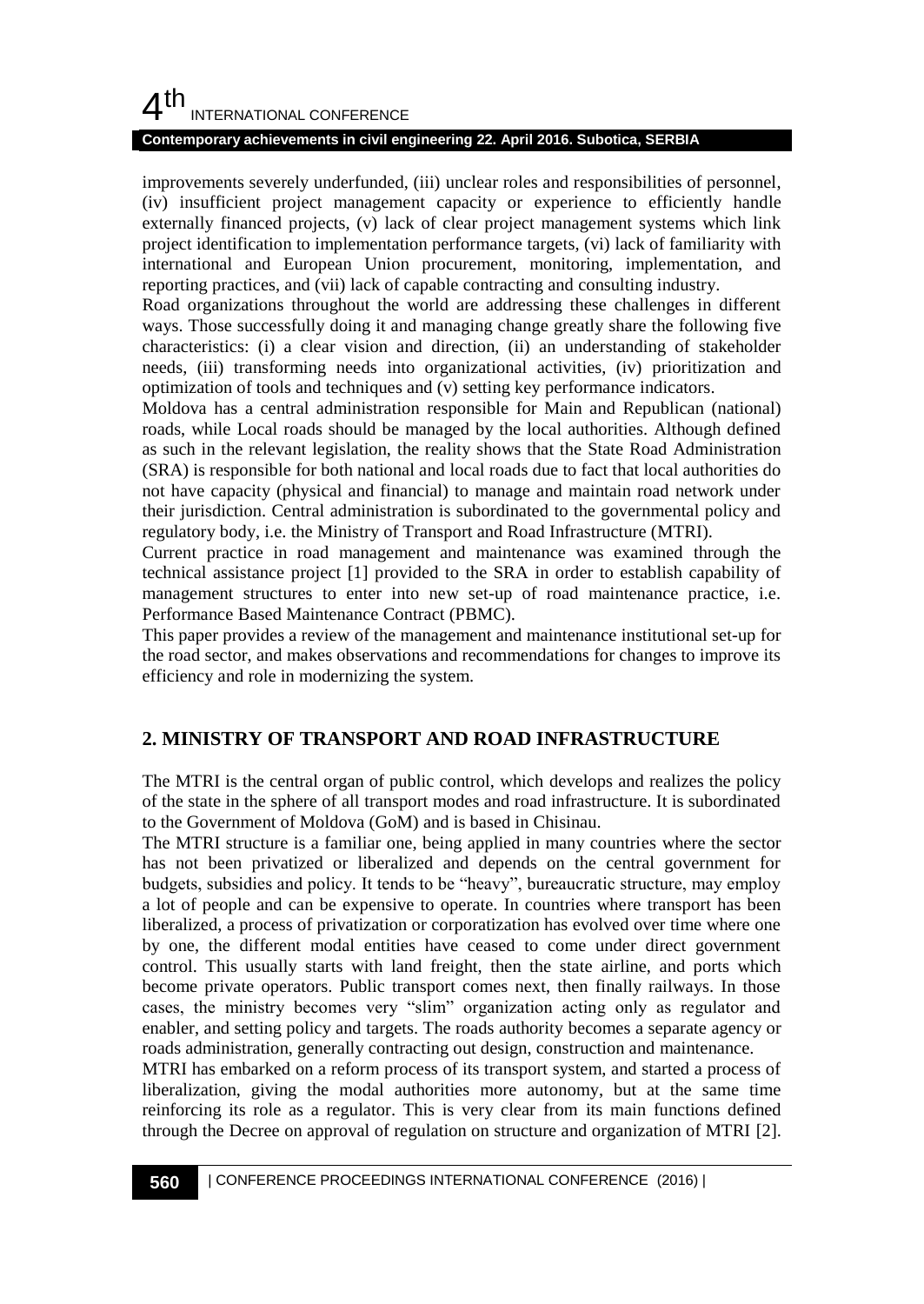#### **Савремена достигнућа у грађевинарству 22. април 2016. Суботица, СРБИЈА**

The responsibilities of the MTRI involve organizing all means and modes of transport, fixed and movable equipment, personnel and associated services, as well as the tasks of drawing up the necessary plans and studies for determining the country's medium- and long-term needs of the transport modes. It also includes the responsibility of drafting and updating the sector's laws, by-laws and instructions that regulate all matters related to transport, in a way that is congruent with domestic and foreign transport.

Good governance can only be seriously pursued by separating responsibilities in a hierarchical structure in which the institutions setting policies and drafting laws are not involved in their implementation. In the roads context, the ministerial level delegates certain functions to the implementation body (in this case the SRA) that applies these regulations to enterprises and businesses providing services and works. The ministry retains monitoring responsibility and provides a higher level of appeal by the public and businesses. The implementation body could be an independent governmental authority or an agency, or a private enterprise with delegated duties. It however must be able to take day-to-day decisions autonomously within the set framework.

As a conclusion, it may be said that basic functions of policy, regulation and operation in Moldova are segregated, although not completely, but the transformation is ongoing, particularly in view of objectives and actions set up through the Transport and Logistics Strategy 2013-2022 [3]. The main role in the following process of road maintenance reform for the MTRI would be to define and monitor policy and regulatory issues.

## **3. STATE ROAD ADMINISTRATION**

SRA is the corporative road agency, in the form of a registered state enterprise, responsible for day-to-day management and maintenance of the national road network, and additionally of the local network as well. It holds the title of manager for roads and their right-of-way with the primary objective to reduce road transport costs in Moldova, by improving the condition and quality of the road network and the way it is managed. SRA is in charge of all road construction, maintenance and rehabilitation, and of road safety. All design, construction, periodic maintenance and construction supervision activities are outsourced, while planning and maintenance supervision are still performed in-house. SRA is also responsible for all decisions concerning the use of funds for roads, both from the state budget and from the Road Fund. Directly subordinated to the MTRI, SRA is the agency responsible for implementing the key maintenance system reforms. SRA is supposed to enjoy a judicial (as legal entity), financial and administrative independence and complete aptitude, however this is not fully practiced in reality due to lack of full financial and political independence from the MTRI and Ministry of Finance (MF). All funding requires the approval of the MF and the Parliament, and all improvements, including both rehabilitation and periodic maintenance are listed by name and section in these decisions. Capital and recurrent expenditures are financed from the national budget. Investment needs are estimated based on annual plans developed by the SRA. The plans are then consolidated at the national level and submitted, along with MTRI's other departmental needs, to the MF for consideration. The MF approves funding for capital investments and recurrent expenditures (road and bridge maintenance, including winter service) based on available resources, and authorizes annual allocations for their implementation. This is all part of the annual general budget.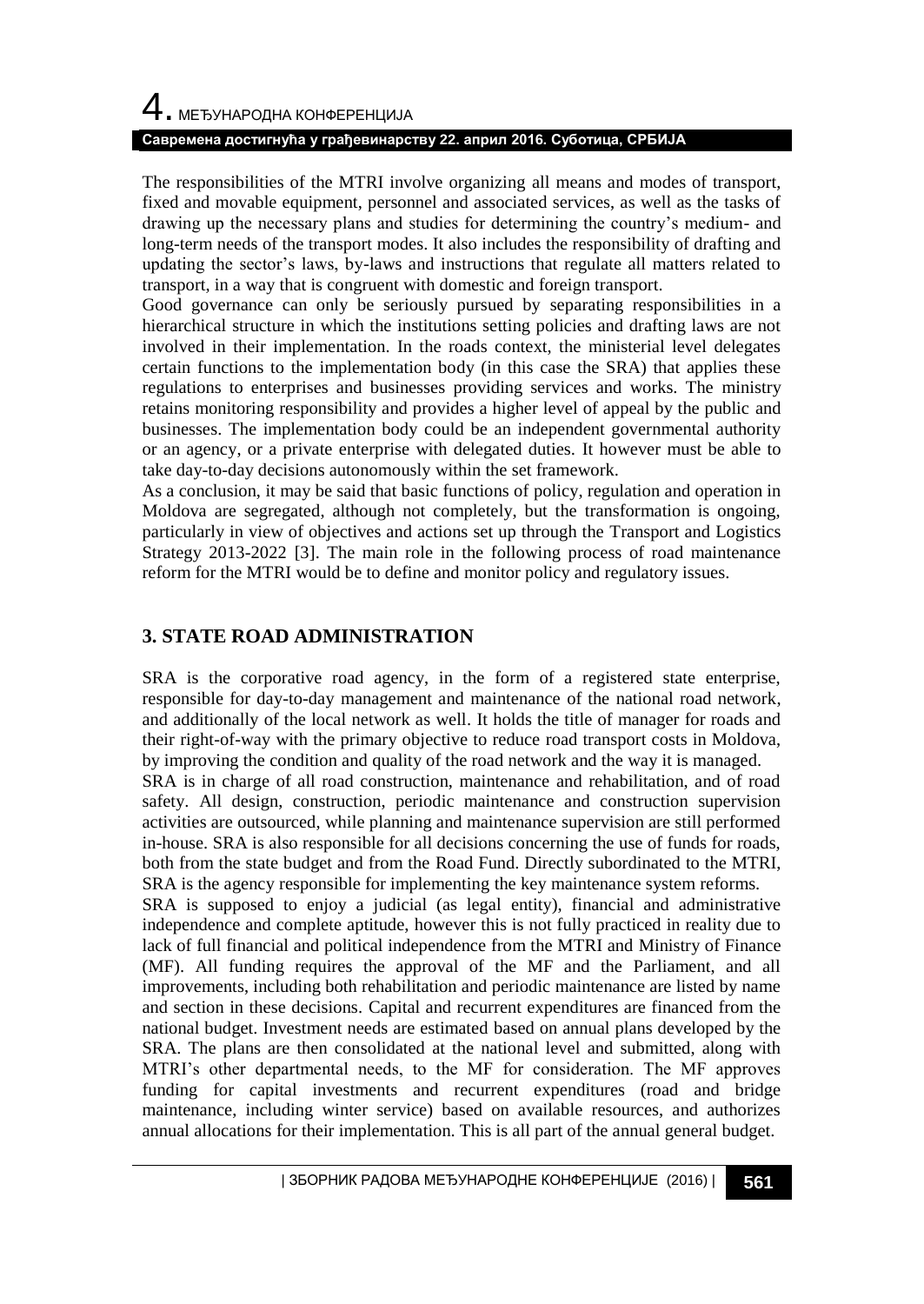#### **Contemporary achievements in civil engineering 22. April 2016. Subotica, SERBIA**

The SRA's organization is reviewed in the context of traditional to modern operating modes. Management organizations are usually characterized according to the degree to which they employ practices that are considered as state-of-the-art from management point of view. The organization is analyzed based on global understanding and identified common characteristics at each stage of development as shown in the following matrix (Table 1). SRA set-up and function, at its present, mostly satisfy the requirements of a traditional road organization. Mixed characteristics are seen in recent times, mainly in the areas of core services and information/management systems.

|                                                                         | traditional                                                                                                                                                          | mixed (transitional)                                                                                                | Modern                                                                                                           |
|-------------------------------------------------------------------------|----------------------------------------------------------------------------------------------------------------------------------------------------------------------|---------------------------------------------------------------------------------------------------------------------|------------------------------------------------------------------------------------------------------------------|
| regulatory<br>context                                                   | regulation of multiple<br>processes and units                                                                                                                        | performance impeded by<br>conflicting roles and<br>responsibilities                                                 | coordinated regulations<br>which promote high<br>degree of transparency and<br>management of key<br>outcomes     |
| structural<br>characteristics                                           | large size with operations smaller size with<br>performed by public works increased outsourcing of<br>forces having centralized<br>control and minimal<br>delegation | functions                                                                                                           | focus on results by small<br>work force which<br>leverages competitive<br>forces for cost and quality<br>control |
| core services<br>(planning,<br>design,<br>construction,<br>maintenance) | focus on technical and<br>functional areas rather<br>than long term strategy<br>and effectiveness                                                                    | expected performance not<br>clearly defined or highly<br>valued                                                     | focus on management of<br>service providers with<br>effective supervision and<br>defined performance<br>targets  |
| information/<br>management<br>systems                                   | cumbersome manual<br>systems with limited<br>access to computers                                                                                                     | <b>Information Technology</b><br>(IT) based contract<br>administration and<br>financial control systems<br>in place | electronic reporting and<br>communications with<br>integrated systems and<br>extensive use of Internet           |
| financing<br>mechanisms                                                 | dependence on annual<br>allocation of government<br>assigned funds                                                                                                   | budgetary allocations are<br>partially supported by<br>performance based<br>evidence                                | adequate and stable<br>funding from dedicated<br>source of government and<br>road user funds                     |

*Table 1. Characteristics of road organization*

**Regulatory context-Traditional**: The SRA is governed by the Law on roads [4] with clear regulations for undertaking of works. Jurisdiction and authority of the works are also defined. However, it works as an executive organization under the MTRI and does not have the required independence and autonomy of a modern road agency for its own administration, policies, structuring and financing.

SRA is governed by the civil service rules and procedures for its human resource. Financing of its operations is solely dependent on budget allocations. Fuel levy is permitted and practiced, with a regulatory mechanism in place, but fully controlled by the governmental bodies. Similarly, traffic safety, weight regulations, environmental issues are under the control of MTRI or other relevant ministries. An appropriate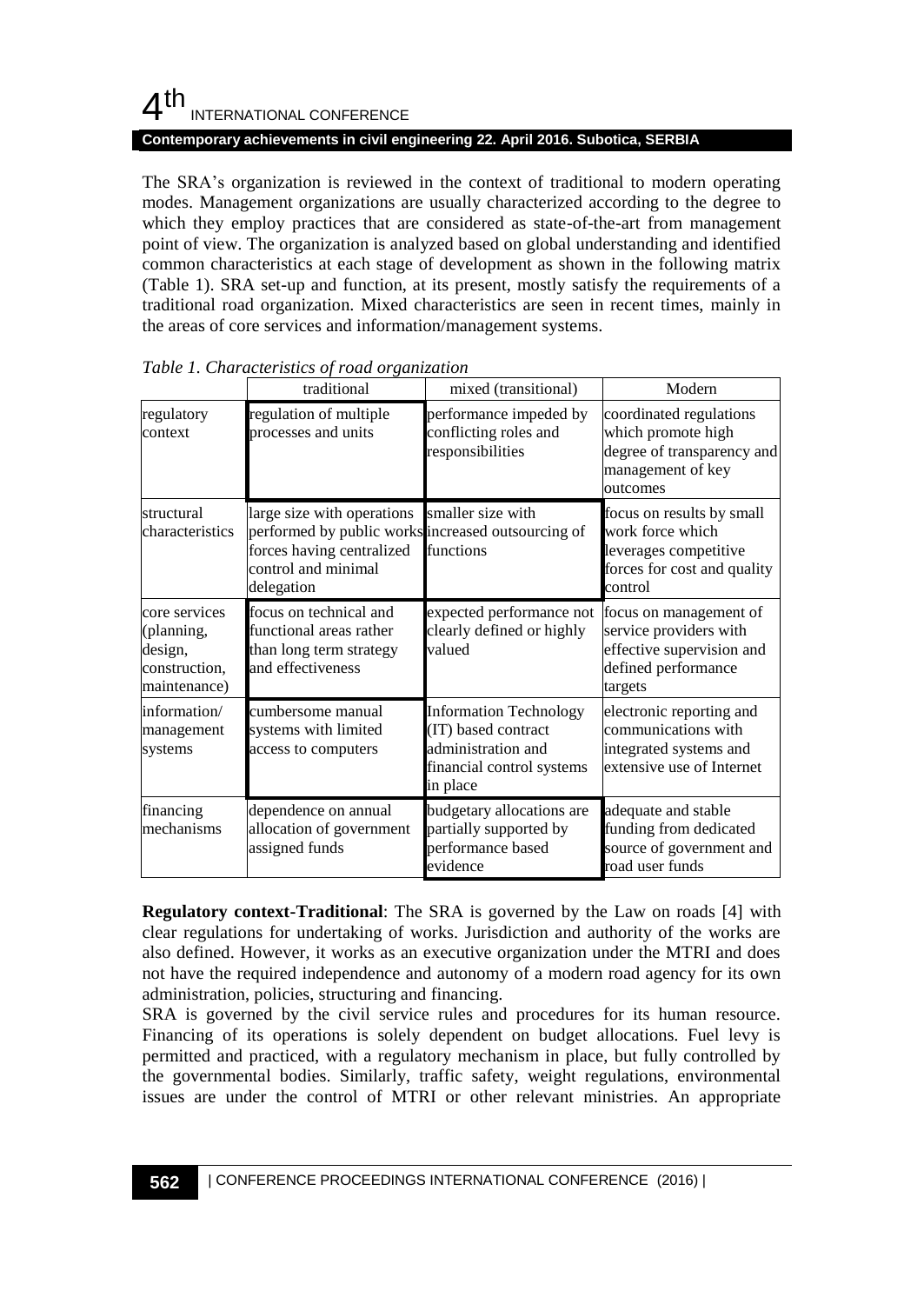#### **Савремена достигнућа у грађевинарству 22. април 2016. Суботица, СРБИЈА**

coordination framework is needed if SRA is not empowered with exclusive right to implement regulations for the roads sector.

**Structural characteristics-Mixed**: The organization is defined by required functional divisions/departments. SRA exhibits general characteristics and organizational culture of a mixed organization. SRA does not perform so well in the following areas: technical manpower, technical expertise and qualified and experienced personnel.

Employee numbers and structure show a very steep pyramidal hierarchy with a bulging number of junior technical and administrative staff, and very few managers. This is common in countries, especially those in transition, where the transport system has been traditionally under strong centralized state control and not liberalized or modernized.

Total number of technical staff closely related to maintenance of roads in the SRA is 61. This covers Roads and Bridges Maintenance Division, Network Management Administration Division, Testing Laboratory and Supervision Department. A comparison of present staffing to the national roads length shows an average assignment of approximately 55 km per technical staff-member/engineer in overall context for national road network, while this length is even higher when local roads are accounted (approximately 155 km). However, knowing that most of the Testing Laboratory and Supervision Department resources are providing their services and expertise to the remaining two technical divisions (i.e. Investment Division and Construction and Capital Repair Division), this figure is even higher and may fall in the category of intensive assignment (over 80 km per technical staff-member/engineer).

Appropriate number depends on size and complexity of a network besides its spatial distribution. In case of smaller networks and traditional organization, where almost all functions are done in-house except for major construction, share of average road length per engineer could be as low as 20 km. As network density increases, routine functions are repeated, standard norms and procedures applied and most importantly, major functions of design studies and implementation are outsourced, ratio can very well be targeted to a healthy figure of 100. Thus, overall technical staff strength of about 80 staff-members dealing only with maintenance of roads, including asset management, supervision and quality control, with approximately 45-50 km per technical staffmember/engineer will be adequate for the present level of network provided that activities are streamlined with a focus on outsourcing of resource-intensive functions.

Higher technical education share of engineers is low. This needs to be strengthened by promoting pursuing of higher qualifications. Higher qualification is a pre-requisite to develop the required understanding and competence. Ideally, one-third of the engineers should be post graduate or higher qualified.

There is experience gap in the organization of the SRA and reduced effective professional strength. Senior block remained technologically backdated, but is available with experience to guide the rest of engineers. To overcome this experience gap, best way would be skill transfer by hands-on training and working through projects executed by consultants. Involvement of international consultants is a must as the domestic industry is weak and yet to make over to the required quality and expertise. Emphasis should be given to recruit highly qualified engineers with good English proficiency. Besides, it is recommended that selected engineers should be sent to reputable institutes and laboratories abroad to attain further skill and qualification on regular basis. This particularly refers to modern maintenance management practice and asset management.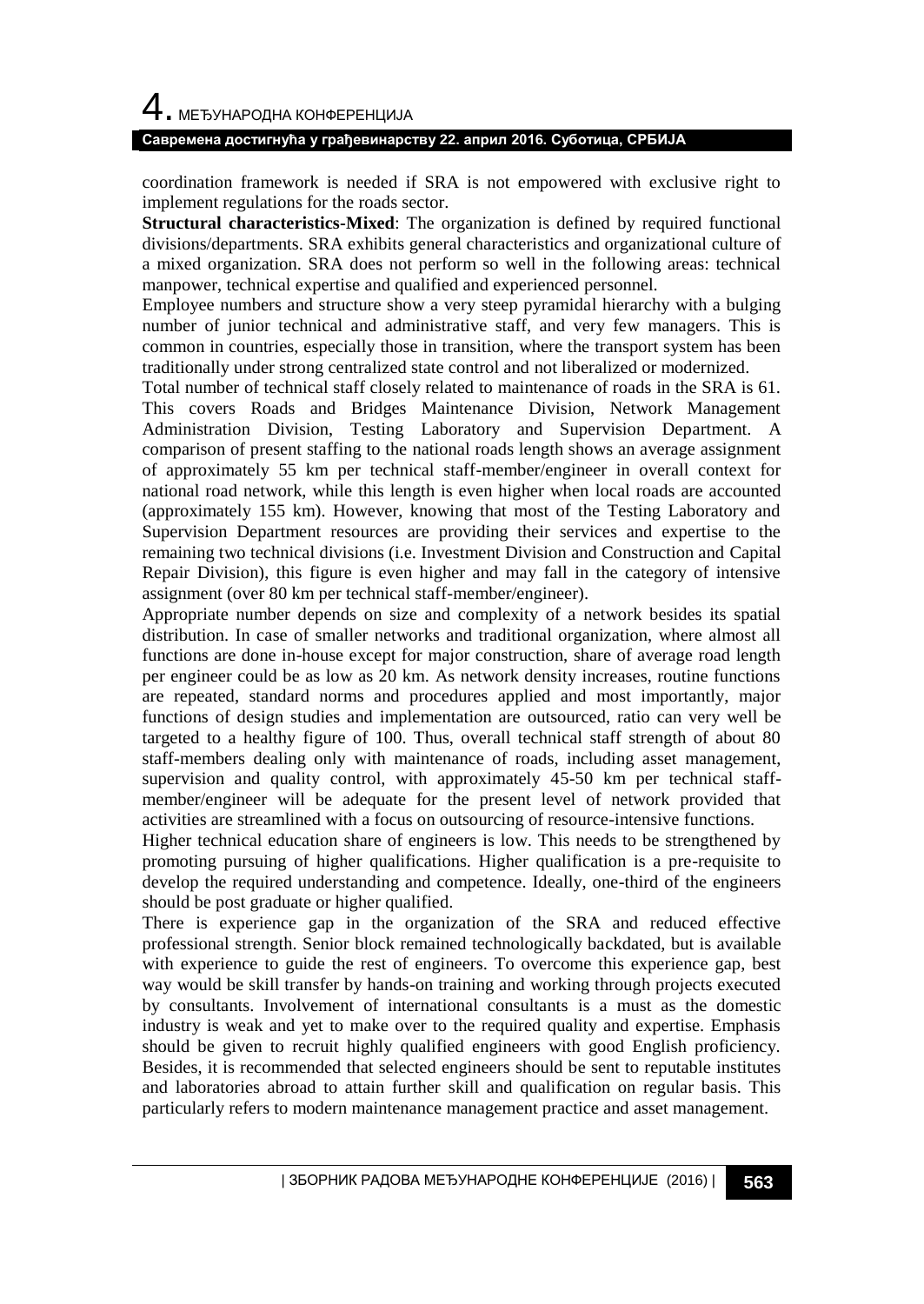#### **Contemporary achievements in civil engineering 22. April 2016. Subotica, SERBIA**

Tendering/procurement capacity in the SRA is concentrated within the Investment Division and Construction and Capital Repair Division, and it manages procurement processes for contracting construction works, reconstruction and periodic maintenance, as well as consulting services such as design and construction supervision. SRA has no experience in procurement of routine maintenance works and PBMC. Medium level of productivity is present when dealing with procurement and contract administration.

SRA lacks capacity for dispute resolution, and it should be established and gradually strengthened. The existing mechanism has three steps of reconciliation, arbitration and reference to court, but can be very cumbersome with many legalities and procedural hassles. A straight mechanism comprised of independent jury in the form of engineer from supervision consultant and dispute adjudication board would be appropriate. All dispute resolution mechanisms are well documented in FIDIC (Fédération Internationale Des Ingénieurs-Conseils) documents, widely accepted in civil engineering practice and these can be directly adjusted for use in routine maintenance contracts. This will enable a simple and quick setting or remedy. Whilst this is generally accepted practice for internationally financed contracts at SRA, there is no such provision for local contracts.

**Core services-Traditional**: The SRA program is mainly focused on the routine technical and functional areas with a long-term strategy. The programs are carried out on needs-basis rather than on the basis of planning and development of the road network as a whole. Delivery mode for each core service is discussed below:

- Planning: SRA identifies roads in need for development and maintenance work. There are no clear medium- or long-term plans. SRA prepares plans for road development, but not comprehensively. No consideration is given to economic criteria or to the condition of the through road to which connectivity is provided. Planning is primarily a process of preparing an annual program with the resultant plan being a consolidation of "bottom up" inputs;
- Design: Consultants are engaged for design works and need to be stream-lined for effective execution. Very often designers are found in conflict of interest by offering their design services to prepare contractor's construction drawings and by proposing variations to the already signed contract. In accordance with Moldovan legislation, designers' instructions must be respected regardless of contractual consequences;
- Construction: External contractors are engaged to perform all road works. Construction supervision is also outsourced. Systematic approach to quality control is in place, and Testing Laboratory acts as a control facility while the contractors' obligation is to present all necessary proofs for quality of materials and products. Quantum of resources in terms of equipment and tools has been generally sufficient;
- Maintenance: SRA engages external contractors for maintenance works, but routine maintenance contractors receive contracts for part of the routine maintenance activities, mostly on a direct award basis. This mostly covers simple maintenance works like vegetation control, drainage system cleaning, pavement cleaning, and similar low valued and labour extensive works, as well as winter service. Emergency maintenance works are carried out through routine maintenance contractors. All maintenance equipment is owned by contractors. It has to be noted that various periodic maintenance works and maintenance activities that normally fall into category of routine maintenance (such as markings, signs, guardrails, bituminous surface treatments, pothole patching) are contracted through competitive tendering. There is no maintenance plan; maintenance specifications and all maintenance are drawn on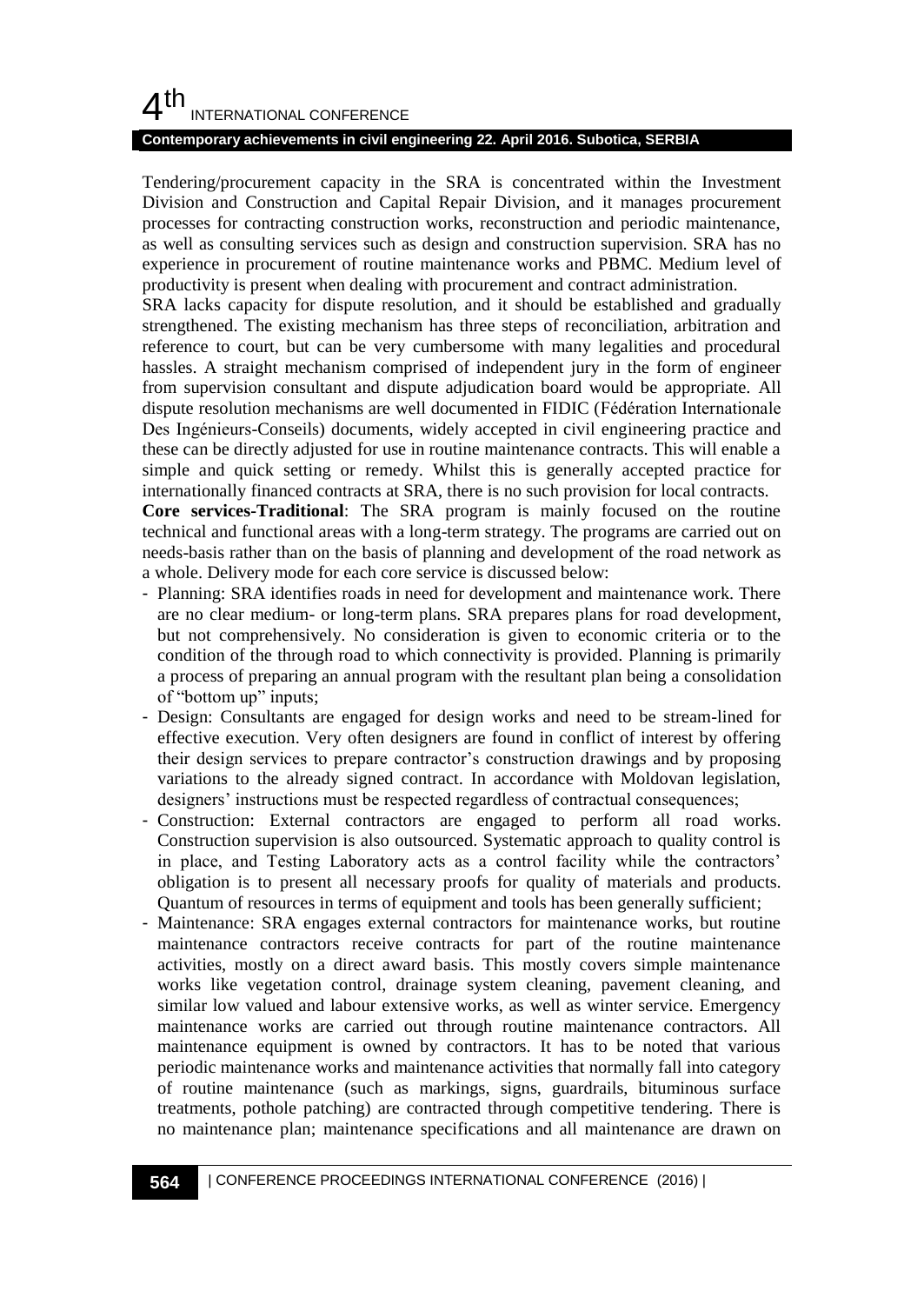#### **Савремена достигнућа у грађевинарству 22. април 2016. Суботица, СРБИЈА**

as-needed basis. The centralized road database and condition surveys are not regularly used for maintenance planning. At present stage it would be difficult to continue with such practice since the data is not updated regularly. Regulation (i.e. rulebook, manuals, guidelines, etc.) on maintenance is not available. Maintenance supervision operates on regional basis with one staff member covering certain portion of the road network. This member of the Supervision Department prepares and delivers proposals for works in close cooperation with the companies' staff. Limited supervision staff operates under rules that do not promote accountability or reward performance. Testing Laboratory performs quality check for component materials and built products, however with a very limited involvement compared to construction (bitumen, aggregates, asphalt, traffic signalization retro reflectivity, etc.). Periodic maintenance activities are outsourced to contractors.

Organizational performance is measured in terms of maintenance and construction works expenditures instead of benefits provided or services delivered to road users and stakeholders. Plans do not specifically propose any measurable goals, indicators, or targets focused on stakeholder benefits (e.g. mobility, safety and environmental impact).

The Supervision Department is a valuable asset with a very good knowledge of local conditions, and through this organization the SRA today can influence priorities and work scheduling.

**Information systems-Traditional:** SRA's use of information systems is limited as they mainly use software like MS Office and basic financial applications. The administrative and financial systems are mostly based on manual routines. There is no department responsible for IT development and maintenance. Software and Geographic Information System applications for planning, survey, investigation and design are also very limited. SRA possesses road survey system and database, but the full information system for effective planning (definition and prioritization) and monitoring (full tracking of executed works and link with budgeting and expenditure control) of works has never been completely established.

Engineers in SRA have modern desktop/laptop computers with Internet and e-mail services, and this should be improved in future to follow technological advance. Individual systems should preferably be connected through local server, which in-turn can be networked to central server at the SRA headquarters in Chisinau. Monitoring software and applications can be server based with end-user license provision.

Although SRA now has an Internet domain, it has not yet fully networked all employees, but data is generally shared via e-mail, discs or hard copies. All official information is in hard copies. Financial management and payroll have separate systems for their own use. It seems like there is long way for SRA to integrate corporate management system through the Intranet.

However, it has to be noted that the Road Asset Management Department has a very clear vision about its development and utilization of inventory and condition data in the planning and programming of routine and periodic maintenance works, as well as in network development planning. SRA holds in its possession modern vehicle for survey of road assets and their condition. Vehicle is equipped with three panorama cameras, odometer, gyroscope, Global Positioning System device, distress camera, geometry registration system, roughness registration system, and rutting registration device. Traffic intensity survey and its classification can be performed from panorama videos, but this is an intensive manual job. SRA also has geo-radar for general survey of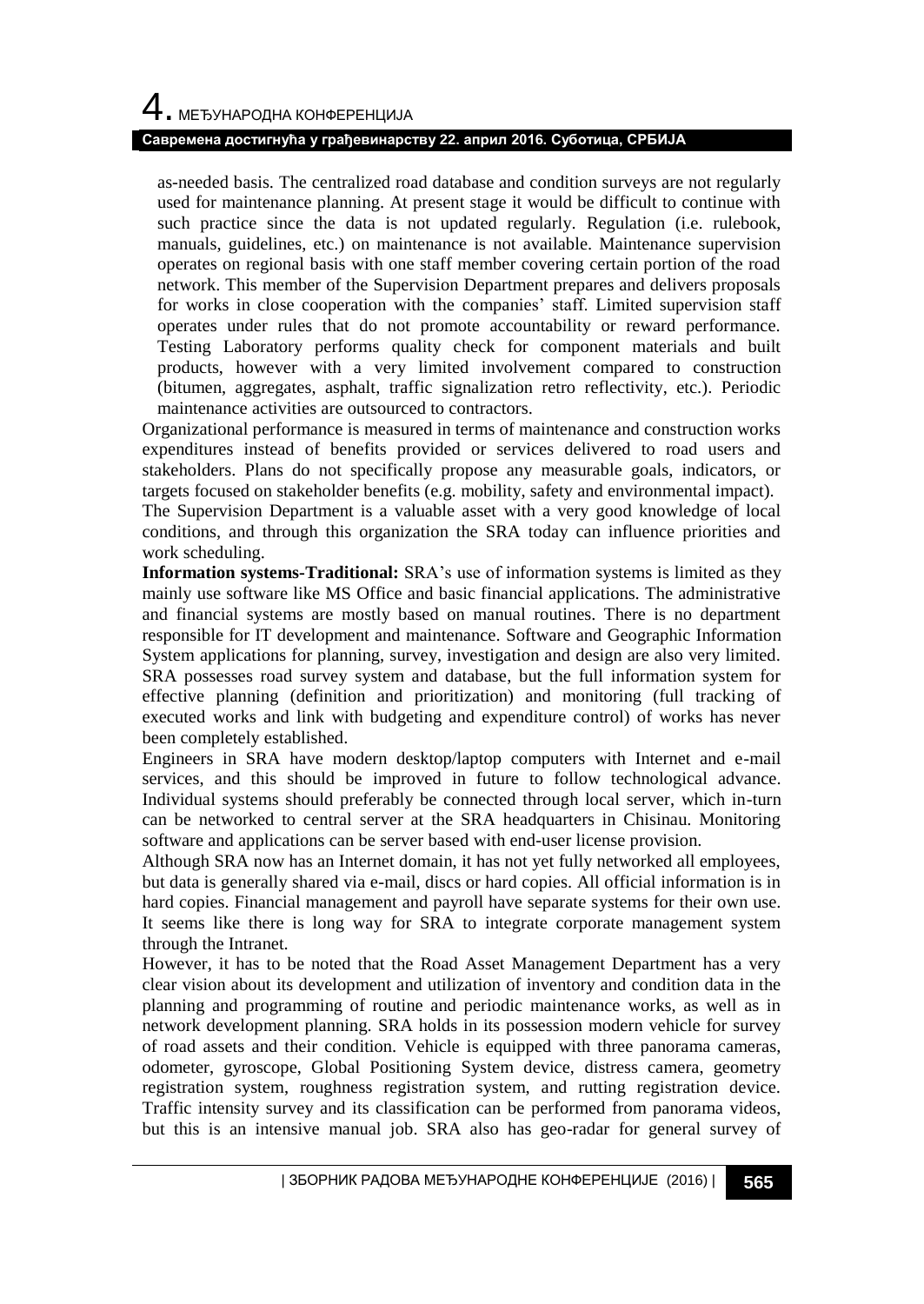#### **Contemporary achievements in civil engineering 22. April 2016. Subotica, SERBIA**

pavement structure which is not being used as the training is necessary. In addition, there are plans for procurement of skid resistance device and Falling Weight Deflectometer. On the other side, the data originally collected at the time of establishing the database is not being updated on a regular basis, except for the roughness parameters, i.e. International Roughness Index, that are surveyed twice a year (spring and autumn).

**Financing mechanisms-Mixed**: Funding is dependent on the GoM budgetary allocations, but with dedicated source of government and road user funds (through the Road Fund). International Financing Institutions also participate in financing of periodic maintenance and investment projects. Sources of alternative funding for SRA programs need to be identified. Sources should provide adequate and stable funding for routine road maintenance, but due to accumulated back-log it needs significant amount of money for major repairs and rehabilitation. The level has historically been far below the sustainability limit and has only in 2010 reached a level which allows more than emergency works.

Although the Law on roads [4] gives SRA the responsibility for overall road management, the GoM still retains many of the controls of SRA as before initial reform, such as:

- SRA has to get GoM (in fact, from several Ministries) and Parliament approval for its annual plan which gives the Ministries de facto power to direct SRA funding to certain projects/budget line items;
- a large part of SRA funding comes from the excise tax on fuel which is governed by the MoF (acting as a through gate for collected revenues towards SRA, however MoF should not be involved in this process according to regulatory rules);
- the salary schemes of SRA are part of government salary agreements.

The Government controls SRA directly through the usual management board, but additional controls make long term corporate planning significantly more challenging.

#### **3.1. Capacity Qualification and Recommendations**

SRA demonstrates that it has a clear understanding of its functions and structure, and the division of responsibilities within the organization which will pave the way for implementing future changes. SRA already has in place a good administrative set-up consisting of administrative, finance and legal departments, alongside engineering departments. It can be summarized as a well-functioning authority with a clear organizational structure and a good horizontal coordination, including vision of the future and its list of priorities, though these are not documented.

SRA today is very much a technical body where the work is carried out by competent engineers and technicians. Although SRA staff effectively carries out their functions, comparably low power of the Moldovan economy has prevented them from keeping pace with technological advances, and the migration of qualified staff to private sector or to other countries reduces their capacity.

Staff capacity in planning and programming activities, modern practice and techniques for road maintenance and rehabilitation and network planning appear to be weak. It is important to introduce the discipline of network planning, and to prepare master plans and feasibility studies for future network development and maintenance. SRA should be empowered to carry out these activities, and equipped with the tools needed to fully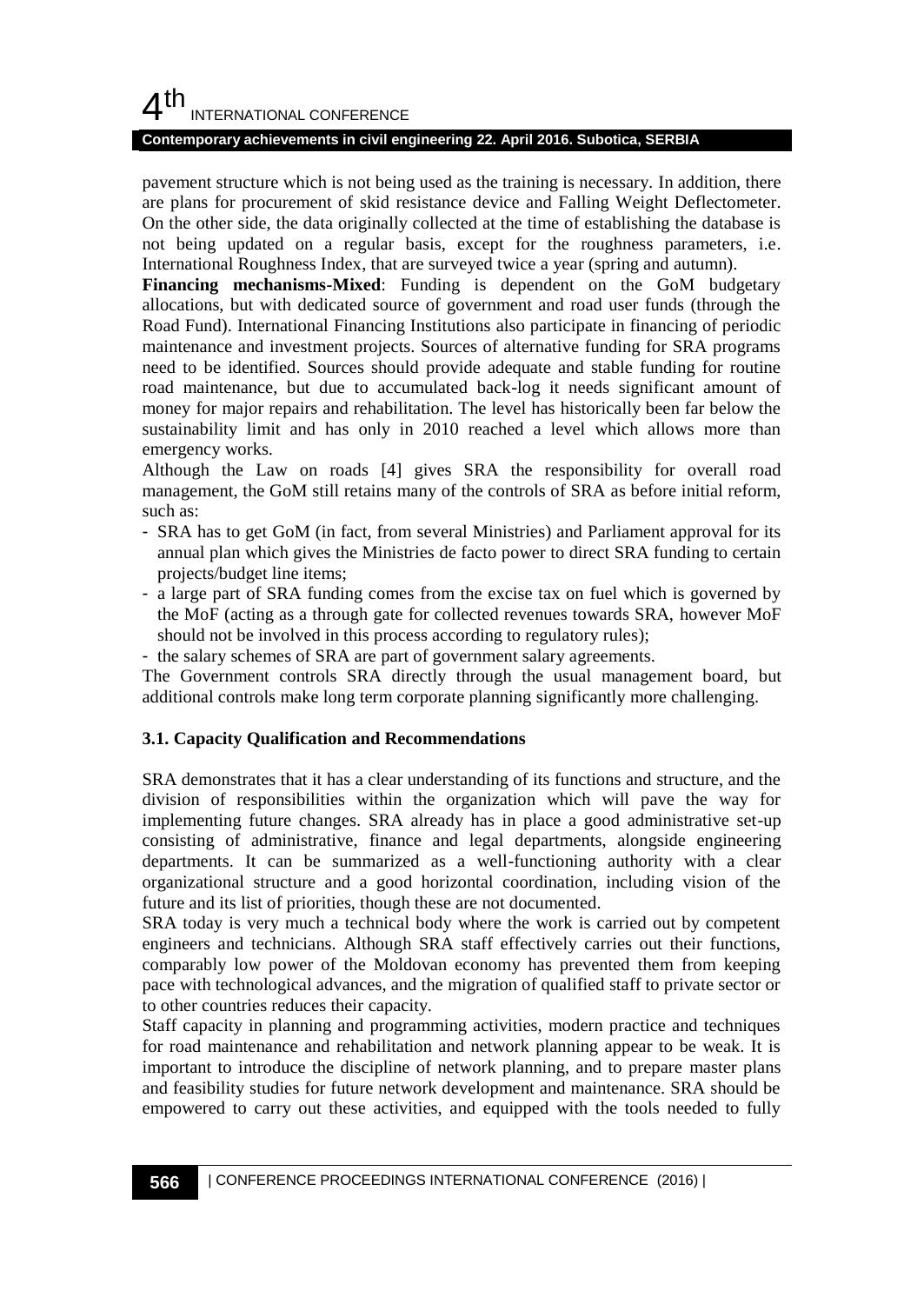#### **Савремена достигнућа у грађевинарству 22. април 2016. Суботица, СРБИЈА**

assess the condition of roads, identify network bottlenecks and deficiencies, and survey traffic volumes.

The staff in SRA should be professionals of high caliber, with high academic qualifications and having recently undergone refresher courses in their respective fields. With the average efficiency target (approximately at 45-50 km/engineer), high level of professional skill and competence is required. Staff development will be very important to meet such target. Bulk of staff has to be recruited early to develop them professionally, while a margin should be added to compensate loss against retirement and attrition to private sector. Staff should be assigned to specialized fields, such as: road maintenance, bridge maintenance, asset management, traffic engineering, etc., according to their technical qualifications and competence, and engineers' capability. Management functions should be strengthened by providing training to improve existing capacity.

Technical specifications should be developed to incorporate international trends, with PBMC manuals/guidelines/specifications having the priority in view of the foreseen reform.

SRA must constantly update its capabilities to incorporate the latest trends in technology (materials, work methods, asset management, road surveys, IT, project monitoring, etc.). Comprehensive asset management system (preferably Commercial-Of-The-Shelf system) has to be completed. The use of software (such as Primavera, CPM/PERI Charts, MS Project) would facilitate contract monitoring and management, and must be made compulsory in SRA. It is desirable that every engineer, including those working in the field, has access to Internet and a computerized database. SRA should plan to move into fully computerized system within the following 2-3 years.

The current planning at SRA assumes that all road sections are of almost equal importance, while some technical parameters are being used through coefficients for road class, length, pavement type, condition, traffic safety and traffic volume. Economical evaluations are not used for prioritization between different set of road works to be carried out on different roads/sections. A set of appropriate indicators for prioritization of roads in need of works ought to be developed and become integral part of the SRA's future planning procedures.

In order to plan properly the network and its maintenance, a lot of accurate data is required. SRA has so far invested in the road database and survey equipment and will upgrade it in near future, but there is no regular, systematic process of road data collection. All future periodic maintenance works should be programmed using such a system. Using a Road Maintenance Management System offers a clear method for prioritizing works and justifying the use of funds. There is a substantial possibility for savings on periodic maintenance actions with application of an optimal strategy.

Planning in SRA seems to be very annual-plan oriented, which is natural considering the approval procedures and the relatively short-term goals. For a corporation, medium- and long-term financial plans, projections and scenarios are of utmost importance since the loan repayment liabilities are high. The organization does not yet have proper tools for making medium-term plans. For road maintenance, the typical tool would be HDM-4 complementing the established database. Using the system properly will require training and data updating, but HDM-4 will facilitate estimating costs with necessary reliability.

Greater challenge is proper timing of the planning process. Late approval of the annual plan ruins all efficiency of contracting, especially for larger contracts which have a lead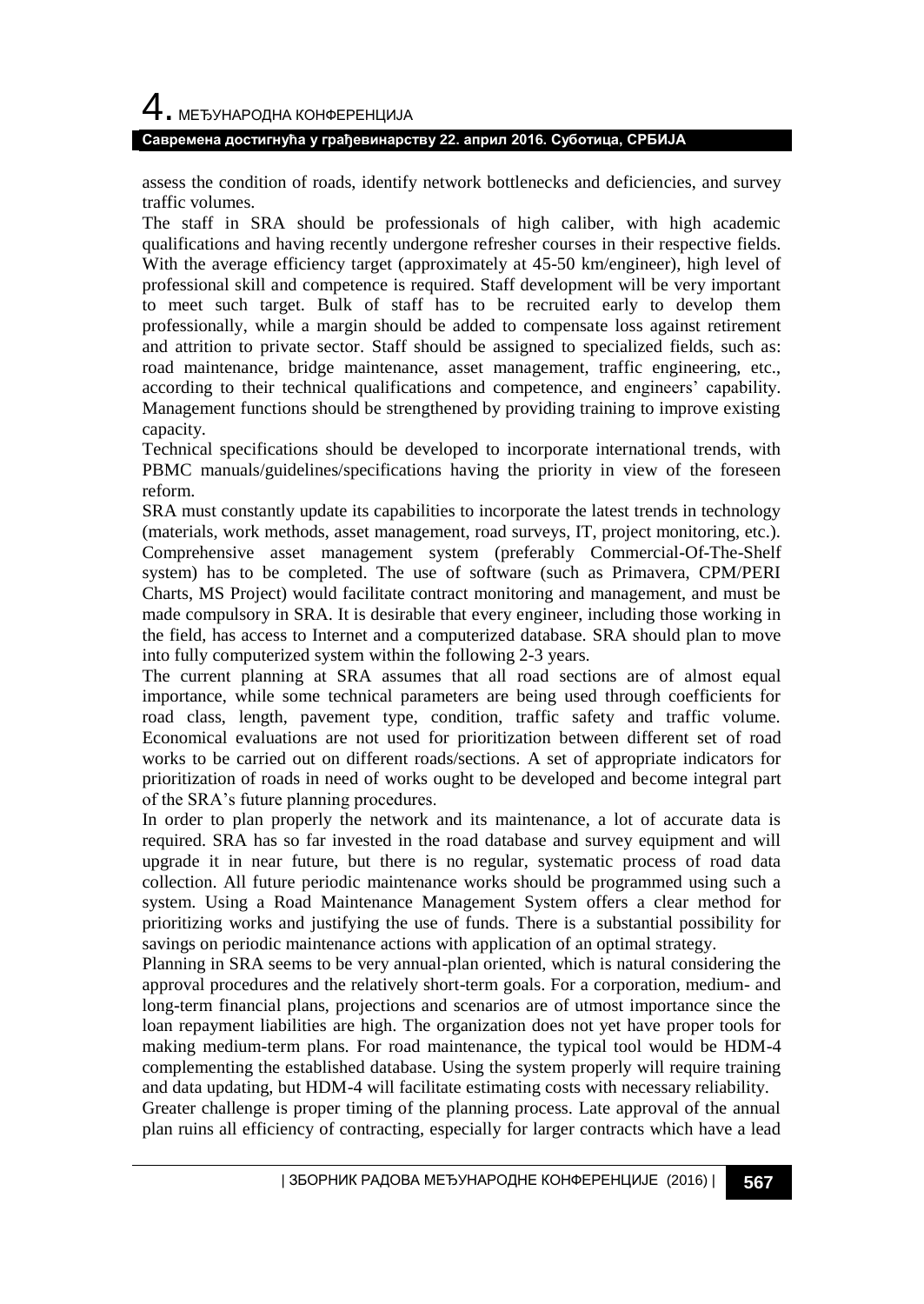#### $4<sup>th</sup>$ INTERNATIONAL CONFERENCE **Contemporary achievements in civil engineering 22. April 2016. Subotica, SERBIA**

time of 3 to 4 months from budget approval before a new contract can be effective. No new contract can be advertised before funds have been approved so the obvious remedy for the process is to create conditions which enable earlier approval for the annual plan. Beside the SRA, capacity at the local level for management and maintenance of the relevant road network should be created.

# **4. CONCLUSION**

SRA currently acts as mostly traditional road organization, with aspirations to improve corporate governance of its core services and information/management systems. These aspirations are somewhat limited by de facto SRA's dependence on the MTRI in policy planning and by its total financial dependence on the MF.

Good governance has to be built on the creation of quality organizations and is based on a good legal framework. The sector's development should be based on these structures rather than relying on political will, the personal will of a strong leader or state power; factors which may not be stable over the longer term. The transport sector requires coherent organizational structures, consistent laws and regulations, and good professional staff. Coherence is a pre-condition which is necessary to enable professional staff to make good use of their skills as they seek to manage transport and communications services. Manageability can be maintained despite the delegation of responsibilities in several ways; through appointment and overruling power, but also via policies and performance objectives. A combination of management via objectives and delegation is the only way forward.

## **REFERENCES**

- [1] Institutional Capacity Assessment Report, Moldova Road Maintenance Reform Assistance, Roughton Internataional, 2015.
- [2] Decree on Approval of Regulation on Structure and Organization of Ministry of Transport and Road Infrastructure, No. 695, dated November 18, 2009, Official Gazette, No. 169-170/774, 2009
- [3] Transport and Logistics Strategy 2013-2022, Official Gazette, No. 243-247/933, 2013.
- [4] Law on Roads, No. 509-XIII, dated June 22, 2005, Official Gazette, No. 280/878, 2012.

# **PROCENA ISTITUCIONALNOG KAPACITETA ZA UPRAVLJANJE PUTEVIMA U MOLDAVIJI**

*Rezime: Putni sektor put u Moldaviji doživlјava iste uticaje koji usmeravaju promene u putnim organizacijama širom sveta, kao što su: globalizacija i sve veći porast trgovinske*